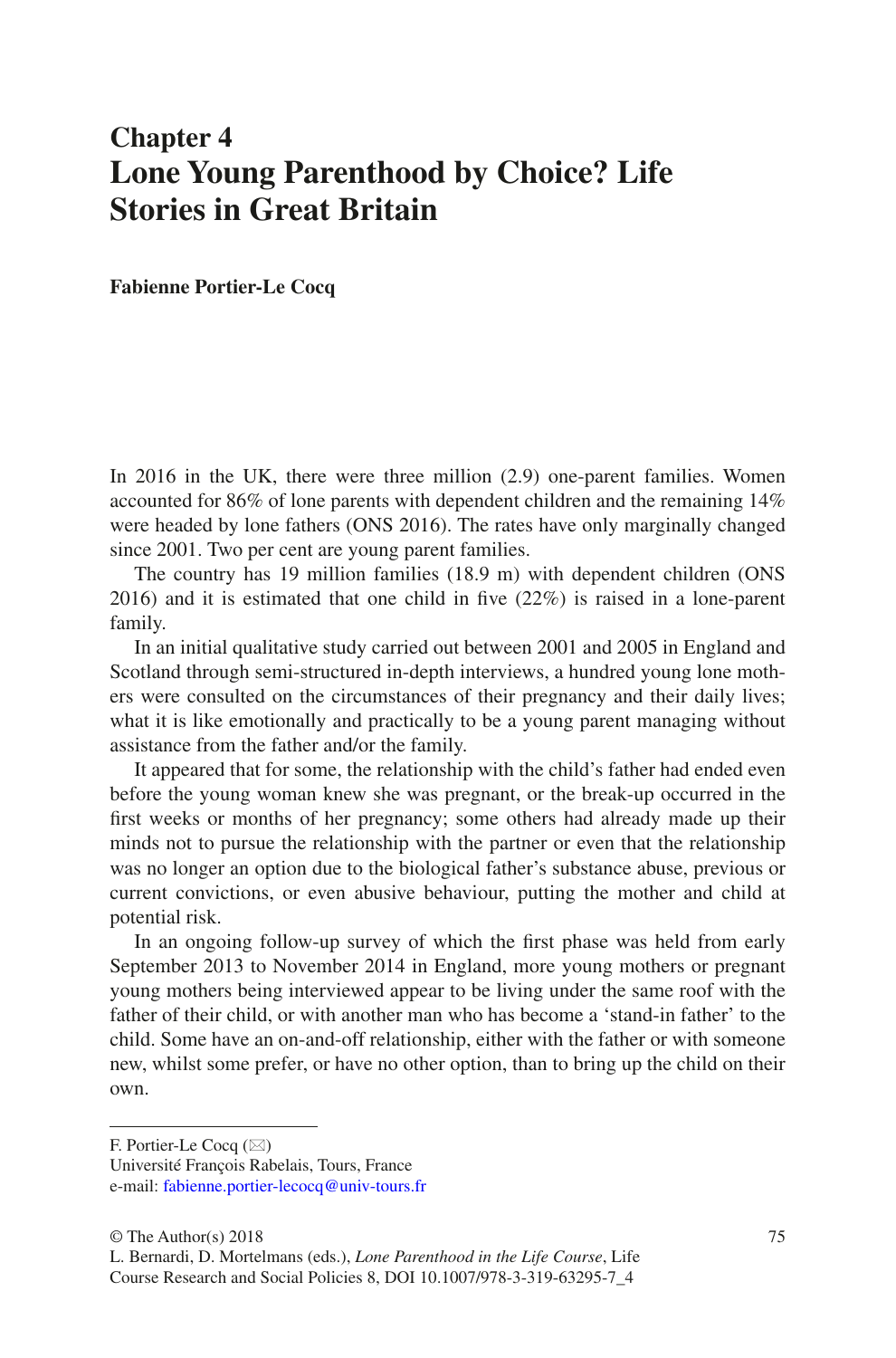The paper will give the latest official figures on young parenthood in Great Britain, and data on the samples of both qualitative studies carried out by the researcher. It will then look at how young lone parents fare financially, and cope emotionally and socially. Other than attending a young parents' group session in a children's centre once a week, where they have the opportunity to meet peers and share their experiences, worries, hopes and fears and can be given advice, help and support, many have no other support network available to them. The chapter will address the concerns they voice.

# **Introduction**

In 2016, there were 18.9 million families in the UK, of which 12.7 million were married or couples in a civil partnership with or without children, and there were 2.9 million lone parents with dependent children<sup>1</sup>. Over the last two decades (1996– 2016), lone parent families grew by 18.6% (ONS 2016). Nearly 55% of lone parents with dependent children have one child, while 13% have three or more. Fathers accounted for 22% of lone parents with non-dependent children (adult children) compared with 10% of lone parents with dependent children (ONS 2016, 5). Less than 2% of lone parents are young parents (Gingerbread [n.d.\)](#page-15-0). The official definition of a lone parent in Britain is unambiguous: "A lone-parent family consists of one parent, irrespective of sex, living with her or his never-married dependent children, provided these children have no children of their own" (ONS [2011](#page-16-0)). In this chapter, whenever the term "young mothers" appears, it means that they are lone parents, namely "young lone mothers". The outcome mostly described in research is negative, despite the majority of lone young mothers of the sample faring well and showing resilience at the very least.

Globally, about 16 million girls aged 15 to 19 years old and some one million underage girls (under 15) give birth every year, which represents  $11\%$  of all births worldwide. The majority of these mothers (95%) live in low- and middle-income countries. The 2014 World Health Statistics show an average global birthrate of 15 to 19 year-olds of 49‰, the highest rates occuring in sub-Saharan Africa (WHO [2014\)](#page-17-0). In Western Europe, the United Kingdom has the highest rate of young conception, although, since the implementation of the ten-year action plan (2000–2010) by New Labour government (1997–2010), the rates have fallen and are at their lowest since records began in 1969. In 2012, the conception rate of 15 to 17 year-old women was 27.9‰ conceptions (a decrease of 40.8% since 1969). Most of these conceptions are unplanned, unwanted or the result of sexual violence (ONS [2013a\)](#page-16-1).

In Great Britain, girls who give birth in their teenage years are viewed as a particularly vulnerable group which poses both physical and emotional risks for the

<span id="page-1-0"></span><sup>&</sup>lt;sup>1</sup>A dependent child is aged under 16 and lives with at least one parent, or 16 to 18 years old in fulltime education. They are not married nor living as a couple and are not parents (ONS, *Families and Households in the UK:*[2016a,](#page-16-2) p. 2, 2016).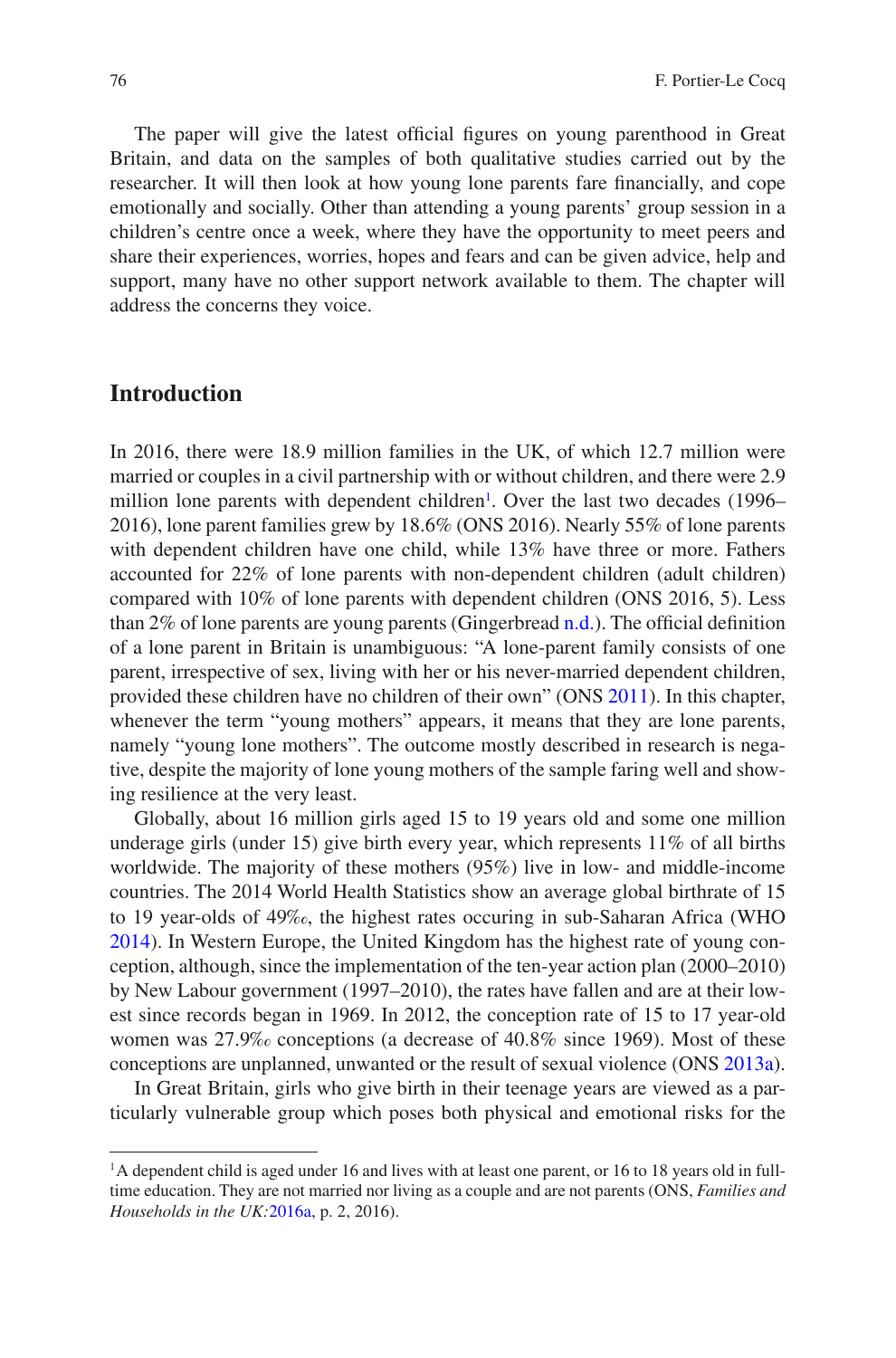young mothers and risks to their children in terms of low school attainment, antisocial behaviour, substance abuse and early sexual activity (The Poverty Site [2014](#page-17-1)). It has created a stigma of sorts: the poor and working poor lone young parents are viewed a social pariahs, having children in order to receive benefits or see an increase in their benefits.

This paper is based on two qualitative studies carried out in twenty-first century England and Scotland through semi-structured interviews and will endeavour to shed light on the reasons behind young conceptions and births given by interviewees while focusing on the concept of choice to become a parent. Was it their personal choice, which drove them to become a parent? Which factors intervened in their decision-making? It will also present how lone young mothers fare financially, emotionally and socially; the support, if any, they are being given within their own family or elsewhere. Lastly, the article recounts the issues young parents are confronted with and the concerns they voiced.

# **Methodology**

Britain has been notorious for having the highest rate of young conceptions in Western Europe as well as more children living in poverty compared to other European member states, and young motherhood is considered to be a social or a public health problem. Giving a voice to young mothers and pregnant girls through qualitative studies has been the primary aim of the researcher, as the insiders' views are almost always absent from scientific literature. The corpus consists of two qualitative surveys, both conducted solely by the author. During the first one, between 2001 and 2005 at thirteen locations in England and Scotland, over one hundred young mothers or young mothers to be were interviewed. The questionnaire was composed of fifty questions under various entries. Agreement was made prior interviews that informants were free to not answer questions, should they deem some too personal and intimate given the sensitivity of the subject matter. The gathering and recording of conversations took place on a voluntary basis with respect to ethics and confidentiality (Portier-Le Cocq [2009](#page-17-2)). A large majority of lone women were interviewed on their own; very few asked for a third party to be present: a social worker, a midwife or a female friend to attend. No incentive was provided in return to the participants or their children. All interviews were recorded entirely and transcribed verbatim and the content analysis of seventy-eight interviews was performed. The underlying reasons for the attrition rate are occasional defective recording equipment or noisy environments, such as babies crying, children playing loudly, or some young mothers not being forthcoming on the issue. Two-thirds of the interviews took place in England.<sup>2</sup> Respondents were between 12 and 19 years of age at the time of conception and 60% were underage. To the best knowledge of the author,

<span id="page-2-0"></span><sup>2</sup>The author was unable to undertake a qualitative study in Wales as she was told repeatedly that young parents were too vulnerable there.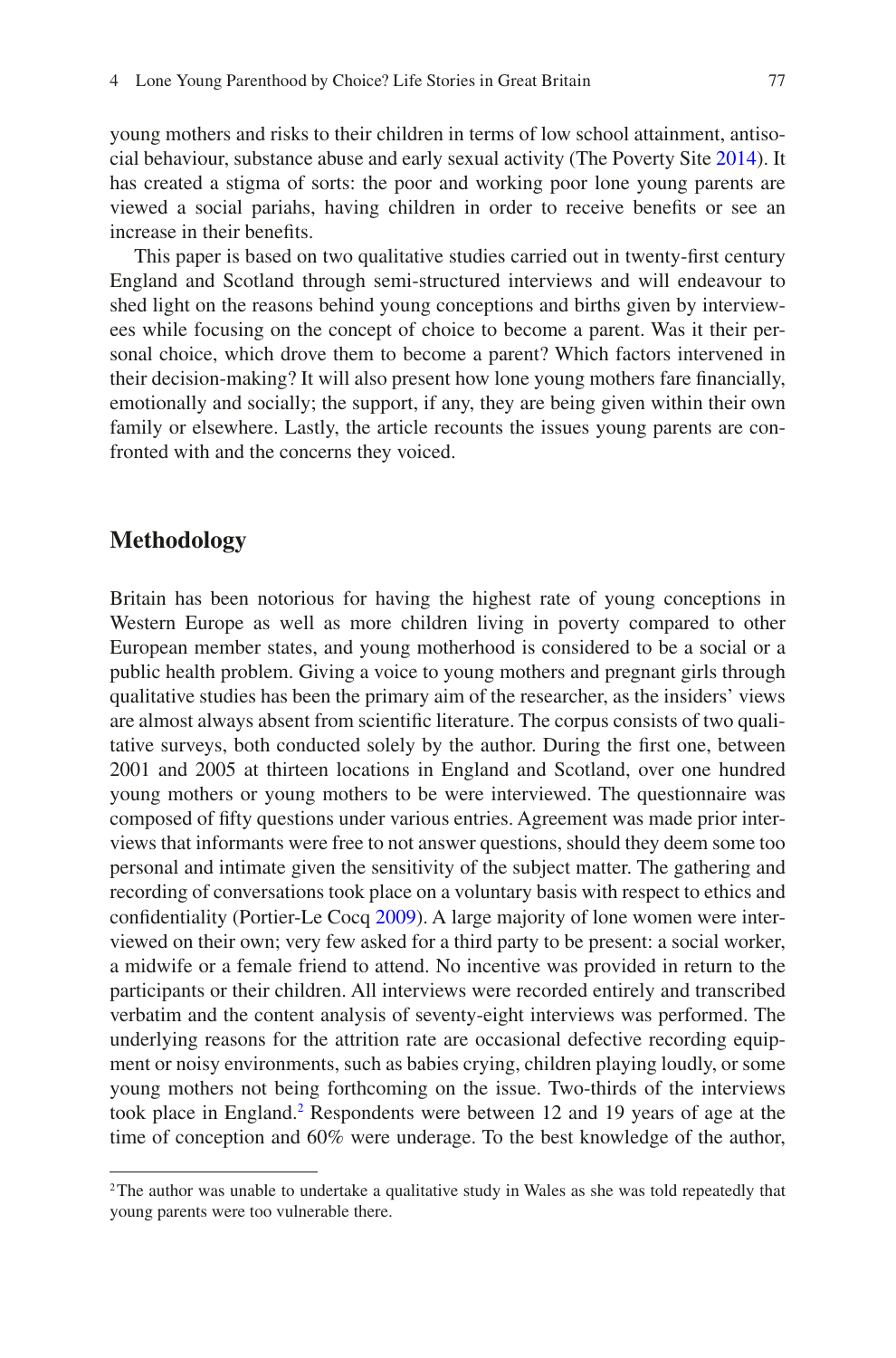the age of consent in the United Kingdom being 16 (Sexual Offences Act 2003 and the Sexual Offences (Northern Ireland) Order 2008), the data gathered are unprecedented and innovative, if not unique. It is unlawful for an underage girl to engage in sexual intercourse – any type of sexual activity with a person under the age of 13 is strictly illegal – and a child protection issue. The first phase of the second ongoing study was conducted from September 2013 to December 2014 and commenced in the south-east region of England with thirty young parents in children's centres. Some facilities organise specific weekly sessions for parents under 25 years of age.

The scale of the sample is rather impressive if one accounts for the fact that most findings in connection with young motherhood in the United Kingdom are customarily based on fifteen interviews. Research drawing on the content analysis of a sample of one hundred and eight semi-structured interviews shows that this segment of the population is not a homogeneous group. Gathering first-hand information by meeting young mothers, giving them a voice and exploring the circumstances of these women who were marginalised by British society was the starting point of the research. A second aspect aimed to dispel the myths surrounding juvenile pregnancy and motherhood by comparing the young mothers' narratives with scientific literature and political rhetoric. In effect, the rationale put forward by successive Conservative governments in relation to teenage pregnancy and motherhood was that girls were pregnant on purpose either to access council housing or to claim and live on benefits. The reality emerging from both these large-scale qualitative studies is far more complex. Bringing out the causes and consequences of the pregnancy and understanding the reasons to carry on the pregnancy at this phase of life were further research objectives. Studying the repercussions for mothers, children and society at large was another purpose, together with looking at their living conditions on a daily basis.

The rate of young parents can seem paradoxical in a country which pioneered contraception<sup>3</sup>, where abortion was legalised in 1967 (Abortion Act 1967)<sup>[4](#page-3-1)</sup> in Great Britain, and the Family Law Reform Act [1969](#page-15-1) enacted that a minor over 16 could get a termination without parental consent.

# **Lone Young Parenthood and Its Political Approach: A Success Story**

Young childbearing is a very complex issue whose causes and risk factors are multifaceted and whose outcomes can sometimes prove positive. In Great Britain, it is seen as a problem, notably when the mother is not married and no support is provided; and it is also associated with social and physical consequences which have public and private costs and have negative effects on the mother and her child.

<span id="page-3-0"></span><sup>&</sup>lt;sup>3</sup>The birth control pill has been available since 4 December 1961.

[http://news.bbc.co.uk/onthisday/hi/dates/stories/december/4/newsid\\_3228000/3](http://news.bbc.co.uk/onthisday/hi/dates/stories/december/4/newsid_3228000/)228207.stm

<span id="page-3-1"></span><sup>4</sup>The Abortion Act 1967 came into operation on 27 April 1968.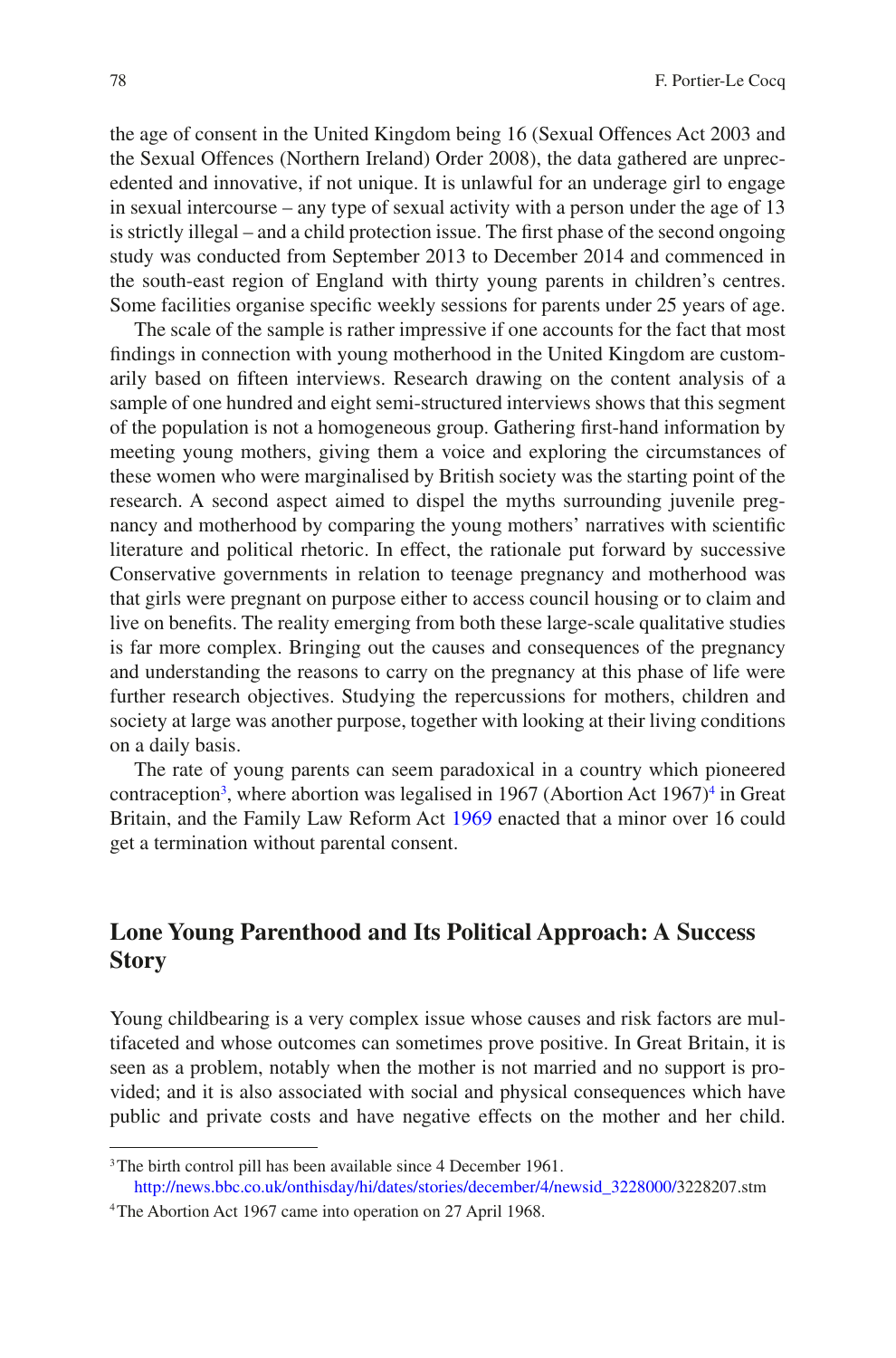According to some, it is thus a social, economic and public health problem in the case of unmarried mothers. Defining this phenomenon as a problem marginalises and stigmatises young lone mothers and their children all the more so as quantitative surveys are more frequent than qualitative ones and they do not differentiate between wanted from unwanted pregnancies. As Maureen Freely wrote in the introduction of one of her books *"It's the statistics on divorce, illegitimacy, teenage pregnancy, delinquency, crime and urban blight that prove the family is in trouble, can no longer perform its social functions, needs to be saved, improved, supported, warned or admonished"* (Freely [2000\)](#page-15-2).

Being an underage mother ranks first in social exclusion, together with expulsion from school and homelessness. These different forms of exclusion affect 1% of the population (SEU [2001](#page-17-3)). The social exclusion notion reflects the hindrances people who live in poverty or in deprived areas are confronted with, and which prevent them from participating in society. When Tony Blair was Labour Prime Minister (1997–2007), his government implemented the Teenage Pregnancy Strategy, and one of the priorities was sexual health (The Stationery Office [1998\)](#page-17-4). He commissioned a report by the Social Exclusion Unit into the causes of these problems and possible strategies. The report (SEU [1999](#page-17-5)) released in June 1999 disclosed that each year 90,000 English teenage girls (Graham [2004,](#page-16-3) 127)<sup>5</sup> were pregnant, about 8.5% of whom were underage (7700) and 2.5% were under fourteen (2200). Sixty per cent of conceptions resulted in live births. The government pointed out that twothirds of girls under sixteen had not had any sexual intercourse and that most had never been pregnant before turning 20.

The two key stages of the Labour government Teenage Pregnancy Strategy (1999–2010) aimed to halve the number of under eighteen year-old conceptions in England. An intermediate objective by 2004 sought a decrease of 10 to 15%, depending on the geographical areas, but was only partially reached despite joint efforts (11%). Variations reflect the characteristics of deprivation in England. Half of all early conceptions take place in the 20% of the most disadvantaged wards, usually inner cities, and young mothers are more likely to come from a lower socioeconomic background and a large family, with parents showing little interest in their education, and/or living in a lone-parent family. Data show that girls from loneparent families whose mother did not work outside the home were more likely to become young mothers than those whose mother worked outside the home (Botting et al. [1998;](#page-15-3) Portier-Le Cocq [2009\)](#page-17-2). The second goal was to increase the participation of young parents aged 15 to 19 in education, employment or training by 60%. Fifteen per cent of all young people who are not in education, employment or training (NEETs) are young mothers or young pregnant girls (Local Government Association [2013](#page-16-4)); the proportion of 16–18 year-olds who were not in education, employment or training in 2011 stood at 10% (Hagell et al. [2013\)](#page-16-5).

<span id="page-4-0"></span><sup>5</sup> It means that '*in England and Wales, only about one in thirty-five young women aged 15–19 year have a baby each year, and about one in fifty have an abortion. The rates are much lower in younger teenagers. Only about one in 250 13- to 15- year-olds have an abortion and about the same number have a baby each year'*.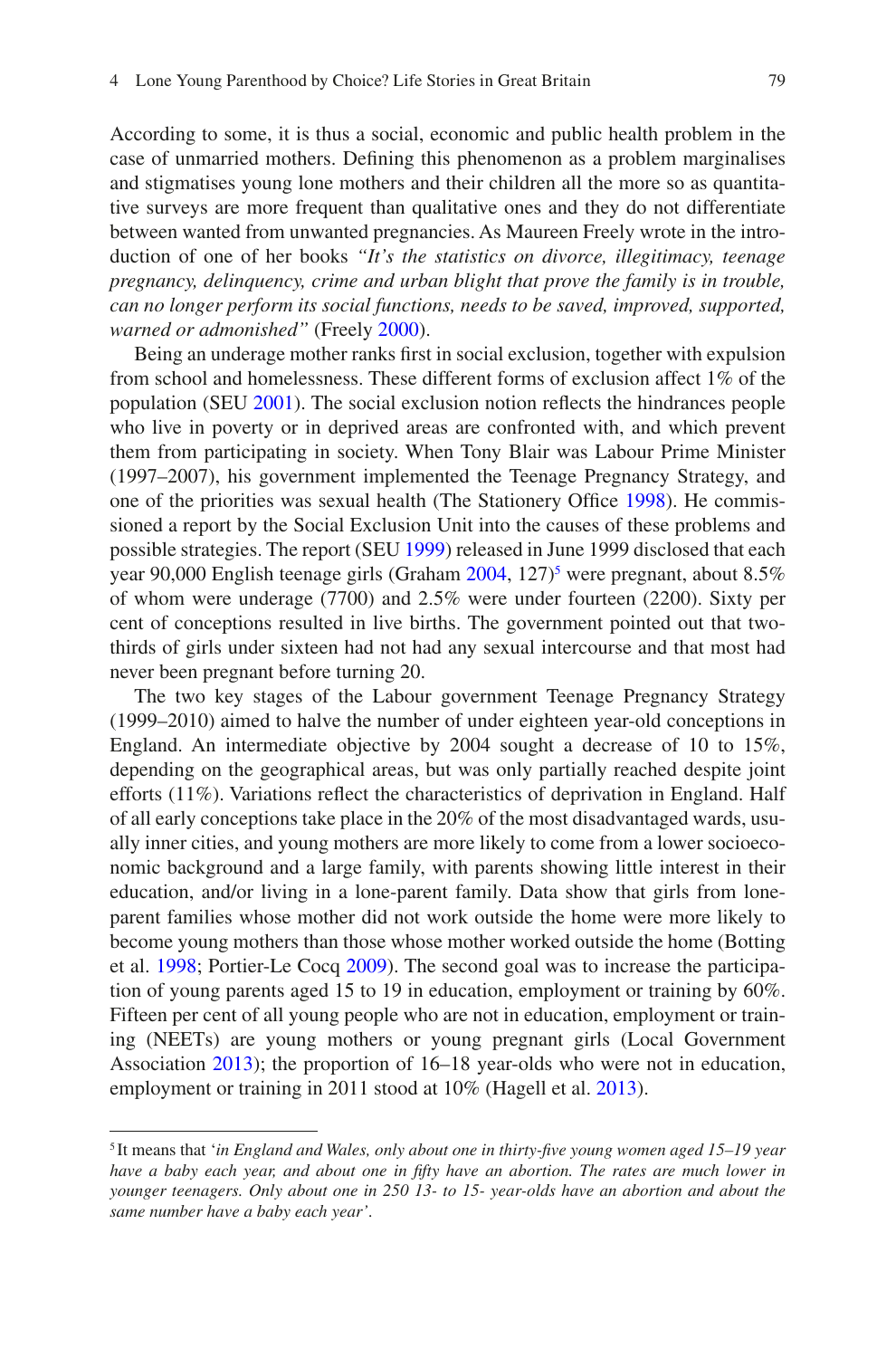In Scotland, the national sexual and reproductive health strategy has aimed to decrease the rates of unwanted pregnancies. Reducing by 20% the conception rate of 13–15-year-old girls was the main concern, especially in disadvantaged areas. The fertility rate of 15 to 19-year-old girls was 29.3‰ in 2000 compared to 17.9‰ in 2013 (General Register Office for Scotland [2015\)](#page-16-6).

According to the 1999 report on teenage pregnancy, three key-factors stood out explaining the causes and can be summed up in one word: neglect. The first is low expectations (young people see no prospect of a job and fear that they will end up on benefit); the second is ignorance (young people lack accurate knowledge about contraception, sexually transmitted infections, what to expect in relationships and what it means to be a parent); the third is mixed messages - it seems sex is compulsory but contraception is illegal. The adult world bombards teenagers with sexually explicit messages and an implicit message that sexual activity is the norm and parents and most institutions are silent or embarrassed when it comes to talking about sex. 'If sex is not talked about, it won't happen' (SEU [1999,](#page-17-5) 7).

There is also a strong economic argument, as the costs of income support benefits for early pregnancy and motherhood was £26 million in 2009–2010 (TPA [2011](#page-17-6)) and the NHS costs associated with births, miscarriages and abortions were estimated at £63 m a year (TPU [2003\)](#page-17-7). Young lone mothers are perceived as a burden on the taxpayer, especially because they have fewer skills and opportunities for finding a job. They either choose to, or have to, drop out of school early and more than half never resume their education, even though they are below the statutory school leaving age, and therefore they have fewer or no qualifications and are of a lower level than their peers. Factors attributed to a high early pregnancy rate are low aspirations, lack of self-esteem, behavioural problems, lack of appropriate services, and a culture that supports young motherhood. The findings of the author's research show there is a myriad of reasons: poor family relationships, lack of communication, lack of early information on sexuality and contraception from parents, inefficient and inconsistent sex and relationship education in schools or the subject being broached too late, binge-drinking, a lack of self-respect and dislike of school all contribute to early pregnancies.

It is indeed a success story since funding had been ploughed into the ten-year action plan and that the policies implemented by New Labour with respect to the reduction of teenage conceptions have proved successful and fruitful. The conception rates for under 18-year-old women have been the lowest since 1969 – the first year for which abortion data was officially recorded – and the rates have kept falling. The same applies for under-16-year-old-conception rates, with a fall of 10% between 2013 and 2014, for instance (ONS 2016).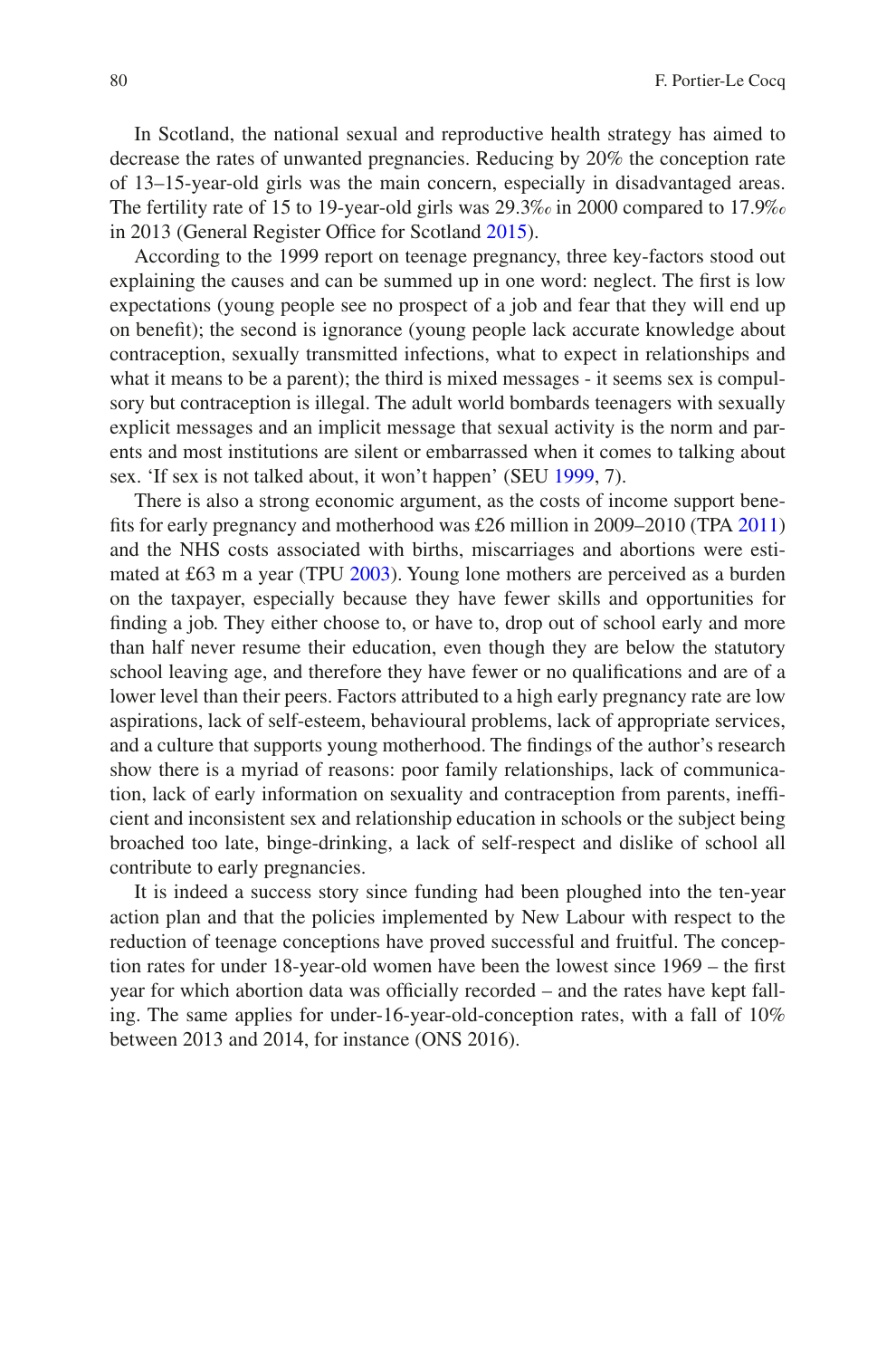# **Findings: Some New Insights**

From the findings of the author's field research, there appears to be a discrepancy between real practices and stated practices. This study differentiates itself from other previous studies for three main reasons: the age of the mothers interviewed, the scale of the study, and the themes broached – the sensitive issue of the sexuality of lone young mothers has been largely overlooked in other surveys.

Young motherhood is seen as unacceptable: young lone mothers are undesirable and successive governments have done their utmost to present them in this light, although not all early pregnancies are problematic (Duncan et al. [2010](#page-15-4)). Public opinion, the media, politicians, and some academics, devote themselves to marginalising, stigmatising and constructing early motherhood as deviance, in the same way as alcohol or drug use and abuse, violence or delinquency (Portier-Le Cocq [2014\)](#page-17-8). Nonetheless, for some young people, a child is an acceptable choice of life because it makes sense and values young parents (Cater and Coleman [2006,](#page-15-5) Portier-Le Cocq [2009](#page-17-2), [2014](#page-17-8)). Except for the age at which they fall pregnant young mothers see no differences with older mothers (Sellenet and Portier-Le [2013\)](#page-17-9). Besides, the medical profession has revised their opinions and shown that being young and a mother is not an obstacle on the health and obstetrics fronts (Portier-Le Cocq [forthcoming](#page-17-10)). Age is important, as the possibilities and rights differ if the mother is under or over sixteen. Being an underage mother means that they are not allowed to claim nor to receive any state benefits. New Labour was the first to tackle the issue of early pregnancy within the frame of social exclusion. Its main concern was to include young parents. In England, inclusion since 2003 has meant that young pregnant girls or young mothers – from the sixth month of their pregnancy who cannot live at their parents' or their partner's home have to live in supervised semi-independent housing.

Among the explanatory causes of juvenile pregnancy given by the author's sample, binge-drinking or the excessive consumption of alcohol was occasionally mentioned. In this case, it was unprotected sex; some did not recollect having been sexually active and the denial of their pregnancy could vary. The specialised literature and the policy-makers prefer to put forward promiscuity. Young mothers are often depicted as irresponsible and immature girls. However, these young women most often fall pregnant the first time they have sexual intercourse because they are pressured by friends into having sex to belong to the group, because of casual or non existent contraception use  $(SEU 2001, 49)^6$  $(SEU 2001, 49)^6$  $(SEU 2001, 49)^6$  or are under the influence of alcohol. They have a very low awareness and poor access to emergency contraception (Braid [2008\)](#page-15-6), which respondents hardly ever mentioned. There is also an assumed feeling of invulnerability - "it won't happen to me" (Lavielle [2000\)](#page-16-7). The lowest levels of contraceptive use are found in the 16–19 year-olds (Hagell et al. [2013](#page-16-5), 63). Twothirds (64%) of 16–19 year olds are "at risk" of pregnancy – they have a sexual

<span id="page-6-0"></span><sup>6</sup> '*Between a third and a half of sexually active teenagers do not use contraception at first intercourse*'. The proportion is higher than in many European countries.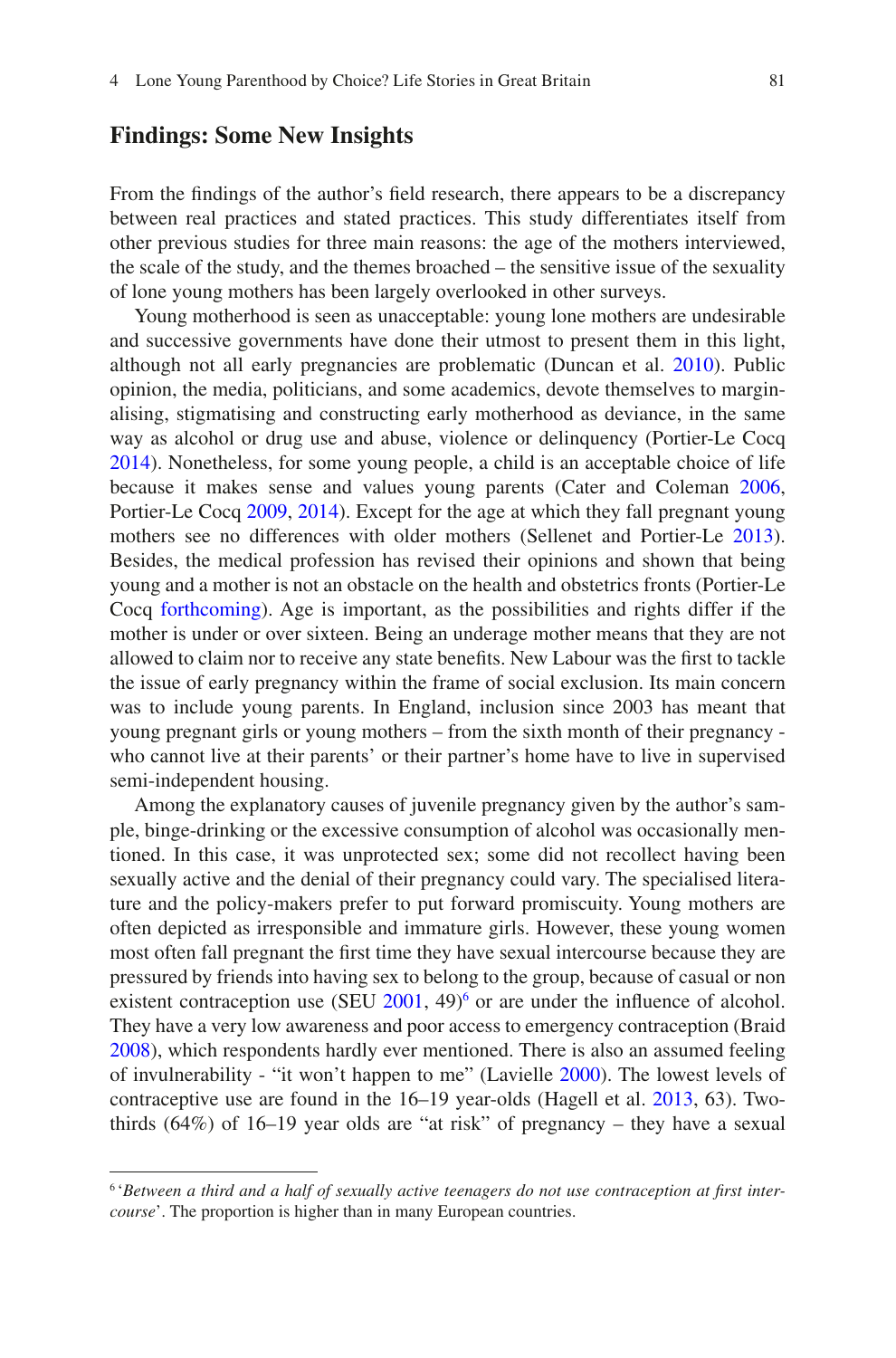partner and do not use any protection - but one in ten of those with a partner do not use contraception (Lader [2008–](#page-16-8)9). Peer pressure, curiosity, conformity with others, because they feel excluded from the group if they are not sexually active are critical vehicles of pregnancy at an early age.

If we consider the negative consequences brought to light by the young lone mothers in both qualitative studies, many wished they had deferred sexual intercourse or, when they found out that they were pregnant, they had kept to their initial decision to have an abortion. Many reasons, when they had the choice, were put forward to decide against a termination: the fear of the surgical procedure, the details provided by the health professionals pertaining to abortion, the baby's biological father's or his family's pressure on the young pregnant girl, pressure from the young girl's parents, social class, and the type of antenatal examination. As far as the baby's father is concerned, a vast number of young mothers claimed that they deliberately ousted him during or after pregnancy, when it was not the young girl's parents' decision. In the corpus, unlike Scottish girls, many English young pregnant girls were thrown out of the parental home as soon as they broke the news to their family. Also, some young men shirk their responsibilities at the disclosure of the pregnancy or terminate the relationship without being informed of the pregnancy.

Contrary concerns expressed include tiredness, lack of time and energy, isolation, insufficient state benefits to live on and to bring up their baby decently, an unbalanced diet, no longer having a social life, not going out with friends or elsewhere because of the lack of money or the lack of transport or its cost for that matter. On a positive note, the author has observed a change in the decade between the two qualitative studies: a notable decline in the stigmatisation of young lone mothers. Compared with the interviews conducted in 2001–2005 when young mothers described judgmental attitudes from the general public, practitioners and services, in the most recent study in 2013–2014, no mothers reported negative and derogatory comments.

Against all odds, young motherhood can sometimes be positive and unproblematic (Scottish Parliament [2013](#page-17-11)). Relationships with the family, especially with the mother's own mother, improve with the birth of the child. The family then supports the mother and her baby financially and emotionally and they also give her advice. The young person, who was most often disaffected from school, expelled or had dropped out, resumes her studies or starts some training. The main reasons given were that she wanted to manage on her own to bring up and educate her child and no longer depend on state benefits, which are deemed insufficient. Above all, she wants to prove to others that she is a good mother and a responsible young woman, and that she can make do; she wants her child to be proud of her in the future. Mothers make plans for the future, which are often imposed by financial issues. They want to find a job so as not to depend on benefits; to look after their child and spend a lot of time together, seeing them grow up. This is inconsistent with the government views, as lone young mothers feel guilty when they work or attend school since, in their opinion, they cannot be with and take care of their child enough.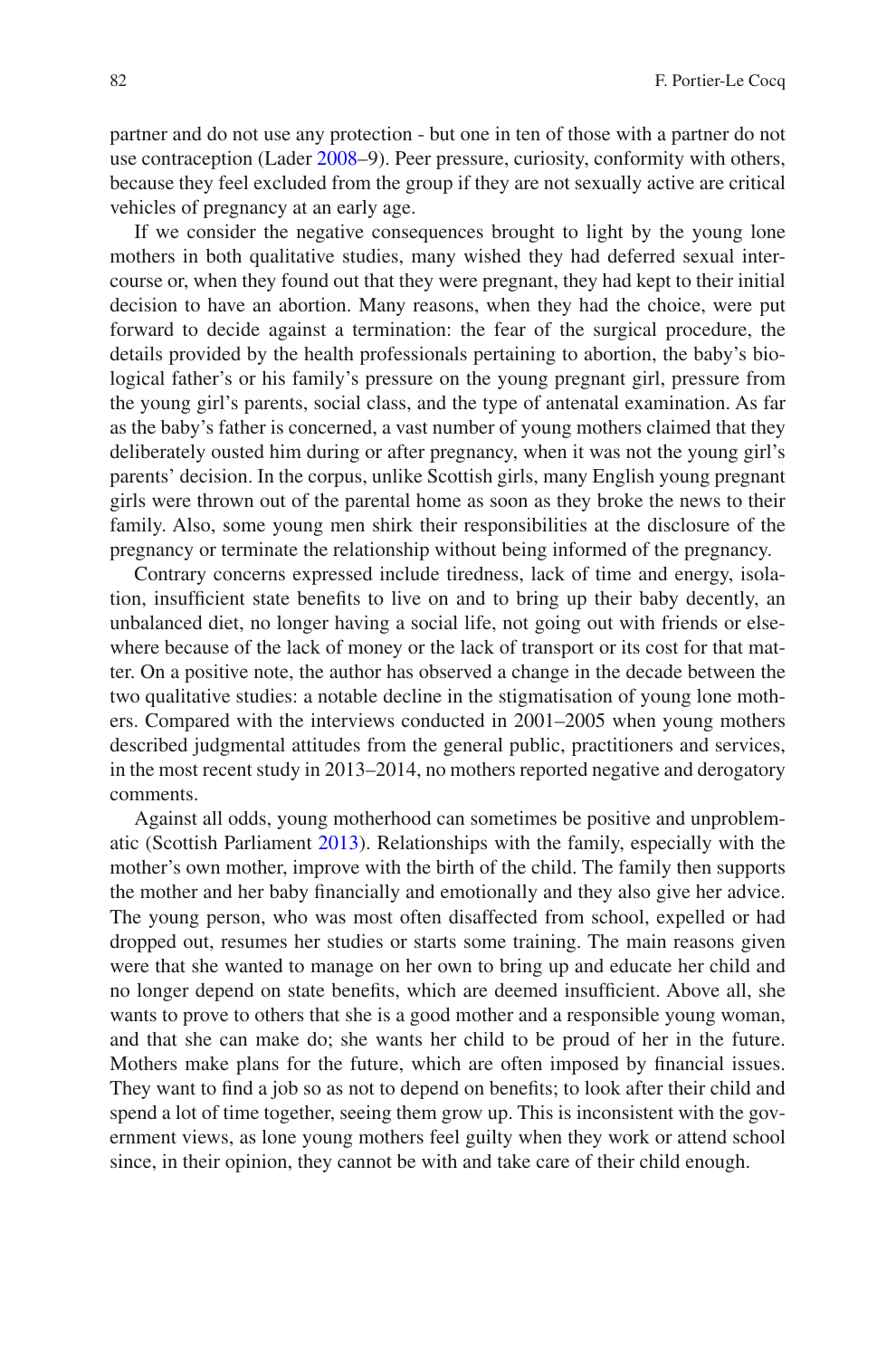# *Young Mothers Speak Out!*

Drawing on the qualitative surveys conducted by the author, four main causes of early motherhood emerged, which are personal, social, economic and environmental (family). The causes and risk factors include risk behaviours, education, family and social circumstances. The family and the community disengagement are essential agents.

When summarising risk factors with respect to the sample, they encompass poverty, being in or leaving care whether it is in an institution, a foster family or with adoptive parents, casual sexual relationships, being the daughter of a young mother, living in a large family, and not being in education, employment or training (NEET). Underachieving at school before the age of sixteen without any qualifications and living with parents who show little interest in their education are other causes together with mental impairment, psychological problems, low self-esteem, peer pressure and sexual abuse or rape in their pre-teens.

"How old were you when you first had intercourse? — Um, about (thinking) 10. I was forced into it.

Was he older? — Yes. He was about 35.

You were raped... — Yeah, but I have told none, except my boyfriend, so... He's in prison now.

How old were you when you first consented to have sex? — Um, if you do not include the rape at 10, I was 12 or 13."

*Mel,*[7](#page-8-0) *nearly 16, mother to a six-month-old child.*

"When did you become pregnant? — Um, actually I was raped in my country, that's why I came here as asylum seeker so I was pregnant in October, but I didn't know that, cos I was raped in August. So I didn't know until January the following year that I was pregnant.

How advanced was your pregnancy? — Um, I was, I think six months pregnant. We went to another organisation and they said it was too late for me to have an abortion, so they said it's risky.

Would you have had an abortion otherwise? — Um, in my country they don't recommend that, because in my country if you do that they put you in prison for at least a year or something, yeah. But in my situation, maybe I could do that because I didn't have any choice because of my age. I wanted to study; I could do that but it was too late for me to do that. And also I just found that I was having twins so I could have done that.

Did you consider having the baby adopted? — No, I couldn't do that. They told me about that but I couldn't give my baby to someone else."

*Anna, 17, mother to a thirteen-month-old baby.*

Early motherhood is the result of a complex conjunction of factors, one of which is growing up in poverty. However, the most prosperous areas also have higher early pregnancy rates than the average of the European countries. The country's geographical areas along with demographics are important and there are geographical

<span id="page-8-0"></span><sup>7</sup>All names have been changed.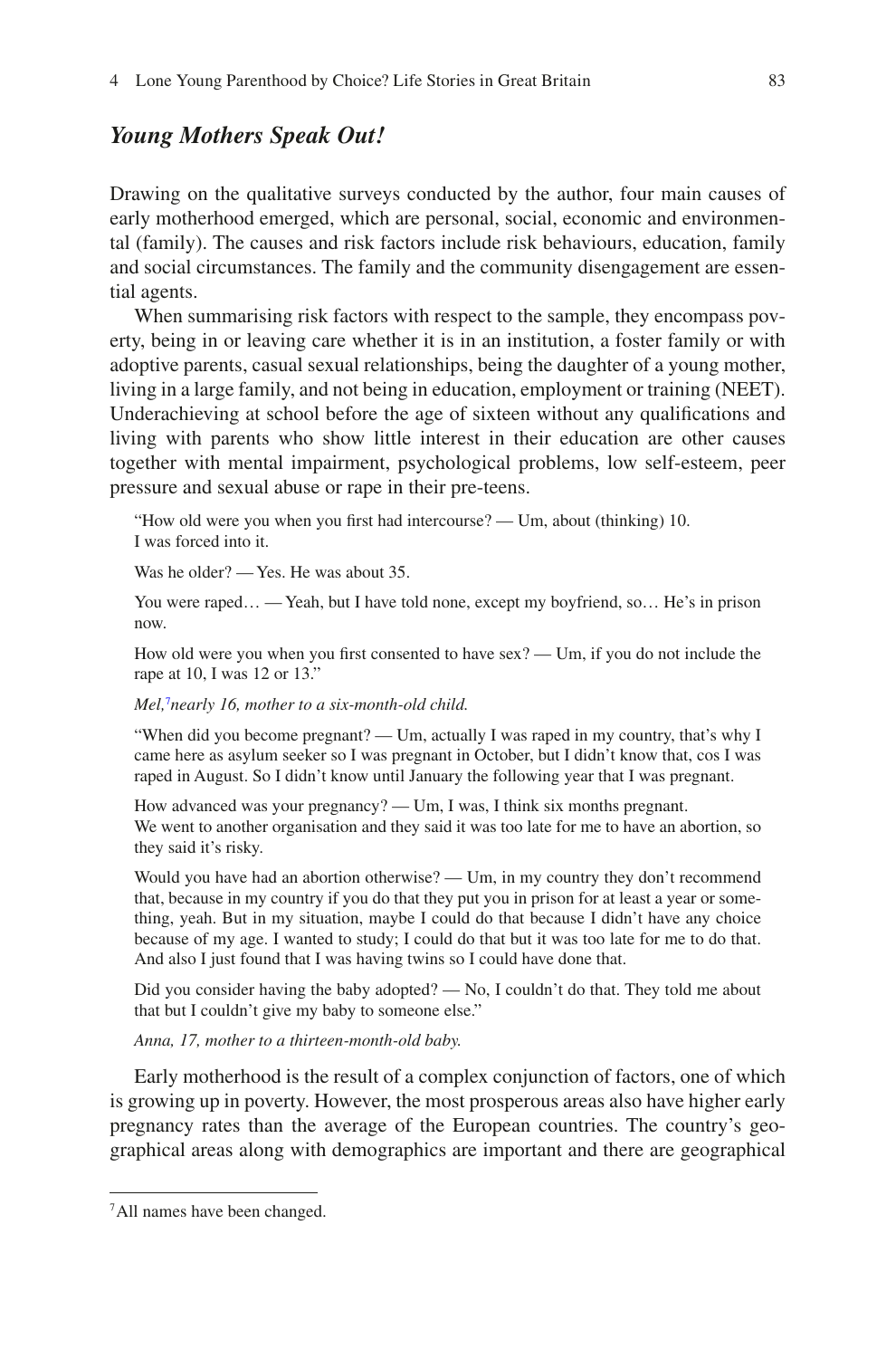variations too (Arai [2009,](#page-15-7) 25). In 2000, the juvenile pregnancy rate in Richmondupon-Thames was 19,4‰ while it was five times higher (89,8‰) in Hackney. Young parenthood concentrates in areas characterised by social exclusion and deprivation (mining, former industrial and seaside areas).

Coastal and some hinterland areas show conception rates, which are higher than the national average. The reasons are isolation in rural areas and the fear of being seen and talked about when/if they buy contraceptives at the pharmacy counter, whereas on the coast, leisure activities and business give a sense of hedonism (Bell et al. [2004](#page-15-8)). As an explanation for this statement, the carnival atmosphere due to fairs, the pier and video arcades are propitious opportunities and venues to meet seasonal workers and people in general, hence transient relationships. To cap it all, casual unprotected sex, alcohol and drug consumption, and abuse are further elements. Furthermore, researchers reached the conclusion that by working in the leisure industry under sixteen year-old girls were accustomed to attracting older men in pubs and clubs and that youths were under the impression of being used by the demands of the local economy.

Young mothers have lived in broken families, reconstituted families, poor household or lone-parent families predominantly headed by mothers. They very often moved out, hence changes of schools and a poor level of education for mothers or their own mothers. They had sexual intercourse when very young - sometimes not of their own accord (CSJ [2014;](#page-15-9) Barter et al. [2009;](#page-15-10) Coy et al. [2013](#page-15-11)) - and either did not use or only occasionally used contraception. Three-quarters of the interviewees had had sexual intercourse before the age of sixteen, and half of the sample said their pregnancy was unplanned. Half of the sample said they did not use contraception when they first had sex.

"How many boyfriends have you had so far? — I started having sex at 11 with older boyfriends, like 15."

*Chantelle, 22, mother to a nineteen-month-old child and a four-and-a-half-year-old child.*

Alcohol abuse or binge-drinking, which has been ignored by government surveys, was a factor mentioned a few occasions, and most often the young women had no recollection of what had happened as both extracts below demonstrate.

"I can't remember. I was drunk when I had sex, Jesus Christ! I fell pregnant when I was thirteen and that was the first time I can't even remember." *Daisy, 16 and two months, mother to a two-and-a-half-year-old child.*

"How old were you when you had your first sexual intercourse? — 14. Um (laugh), um, I cannot remember, I was kind of drunk." *Jasmine, 15 and two months, mother to an eight-month-old child.*

The Institute for Public Policy Research also stated that early pregnancy was part and parcel of British culture. Researchers clearly showed that British young people were sexually active at a younger age than their European counterparts and that they had more casual sex. This can be explained by the increase in time spent with their peers in non-structured activities such as hanging out in the streets and not being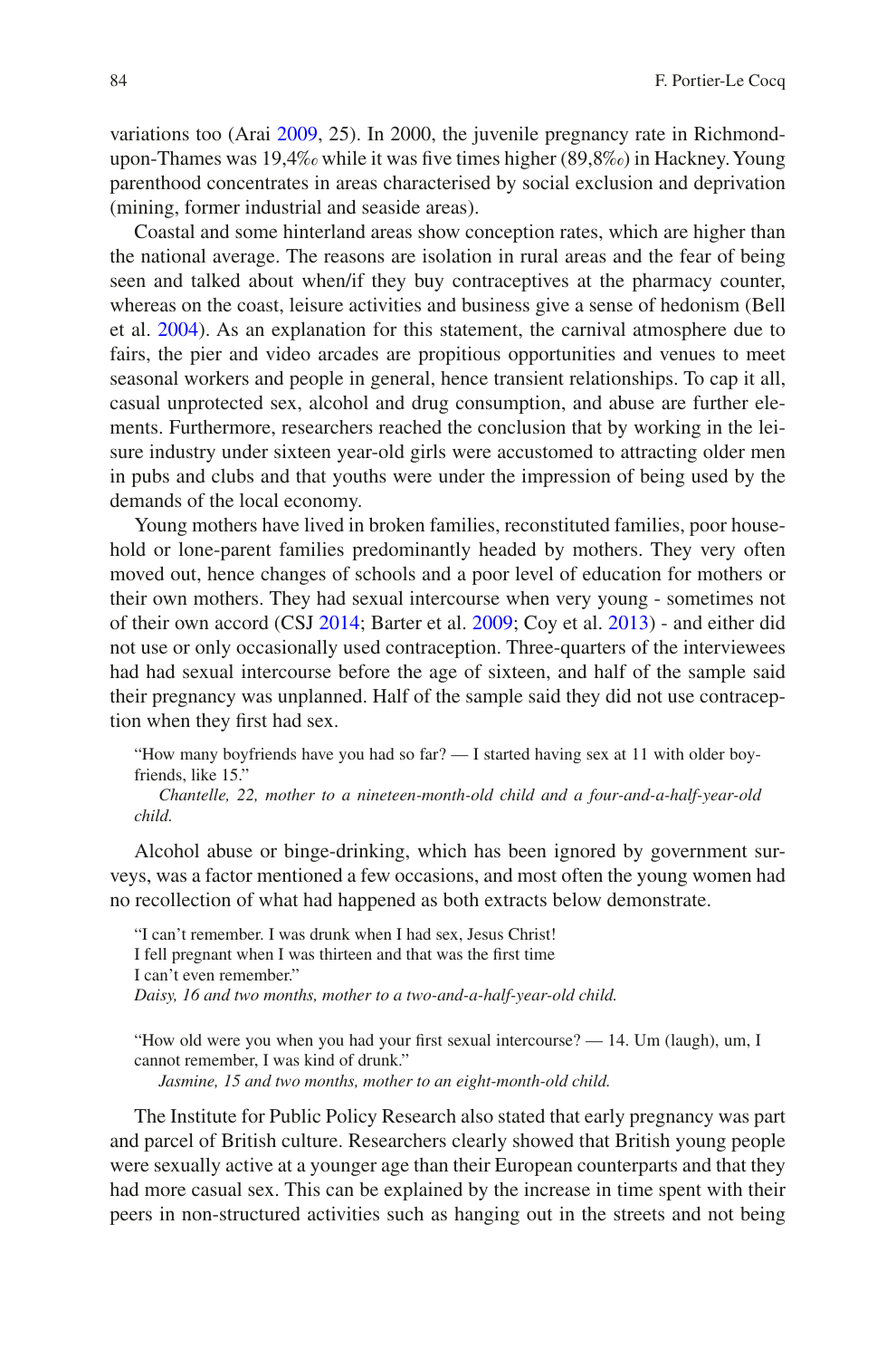under their parents' supervision, especially in deprived communities rather than time spent with parents (quality time). Idleness and a feeling of a lack of parental control are sources of early pregnancy.

The young British are supposedly more interested in consuming and spending long hours on the Internet without any parental control, and research shows that they are exposed to more sexual messages via the use of the Internet or in the media (Margo et al. [2006](#page-16-9), 171–72). These messages promote sexual activity but never allude to contraception or HIV transmission risks. According to Carrys Lovering [\(2005](#page-16-10), 134–35), young people wish they were busier and had venues at which to meet (Barry [2005\)](#page-15-12). Some young women wished that youth centres had longer opening hours, that they were informed of the planned activities, and that trips and artistic projects and information technology training were organised as well. Young people are keen on outdoor activities such as skateboarding, for instance, but they said they had nowhere to practice and grown-ups complained if they skated in the streets.

Monica Barry said that youths from deprived communities and, especially the young unemployed, do not go to leisure centres geared to them because of the cost. As a consequence, groups who need this are those who are deprived of this amenity for economic reasons. She also said that young mothers go to young mothers' groups such as *Young Women Christian Association* because they are free. If there were no such services or Sure Start children's centres, for instance, lone young mothers would not meet anyone, above all because of the lack of childcare or its cost.

Young women have nothing to lose if they get pregnant, as they are often disaffected from education and their achievement is low as well as their career expectations. Becoming a mother is a way of being acknowledged within one's peers, family circle and society, and of reaching adulthood. Having no qualifications, being disengaged from school and having no career prospects, having a baby is thus an acceptable option. Social background and class are crucial factors in the decisionmaking process. Young girls who come from affluent backgrounds and aim to carry on with their studies at university are seven times more inclined to have a termination than their less affluent counterparts (BPAS [2000\)](#page-15-13).

#### *Living on a Tight Budget: The Big Issue*

State benefits provide only enough for survival and young lone mothers struggle to make ends meet. Receiving income support, which is a means-tested benefit, is an indicator of poverty in the UK. Compared to older mothers, who had a child at 24 or over, the percentage of young lone mothers who receive income support is three times more. The Department for Work and Pensions figures show that around 70% of mothers aged 16–19 claim income support. Most of the time the young lone mothers of this study had no idea which benefits they could claim or what their parents received for them and their children, which shows they did not get pregnant to get money from the State (Allen and Bourke-Dowling [1998](#page-15-14)).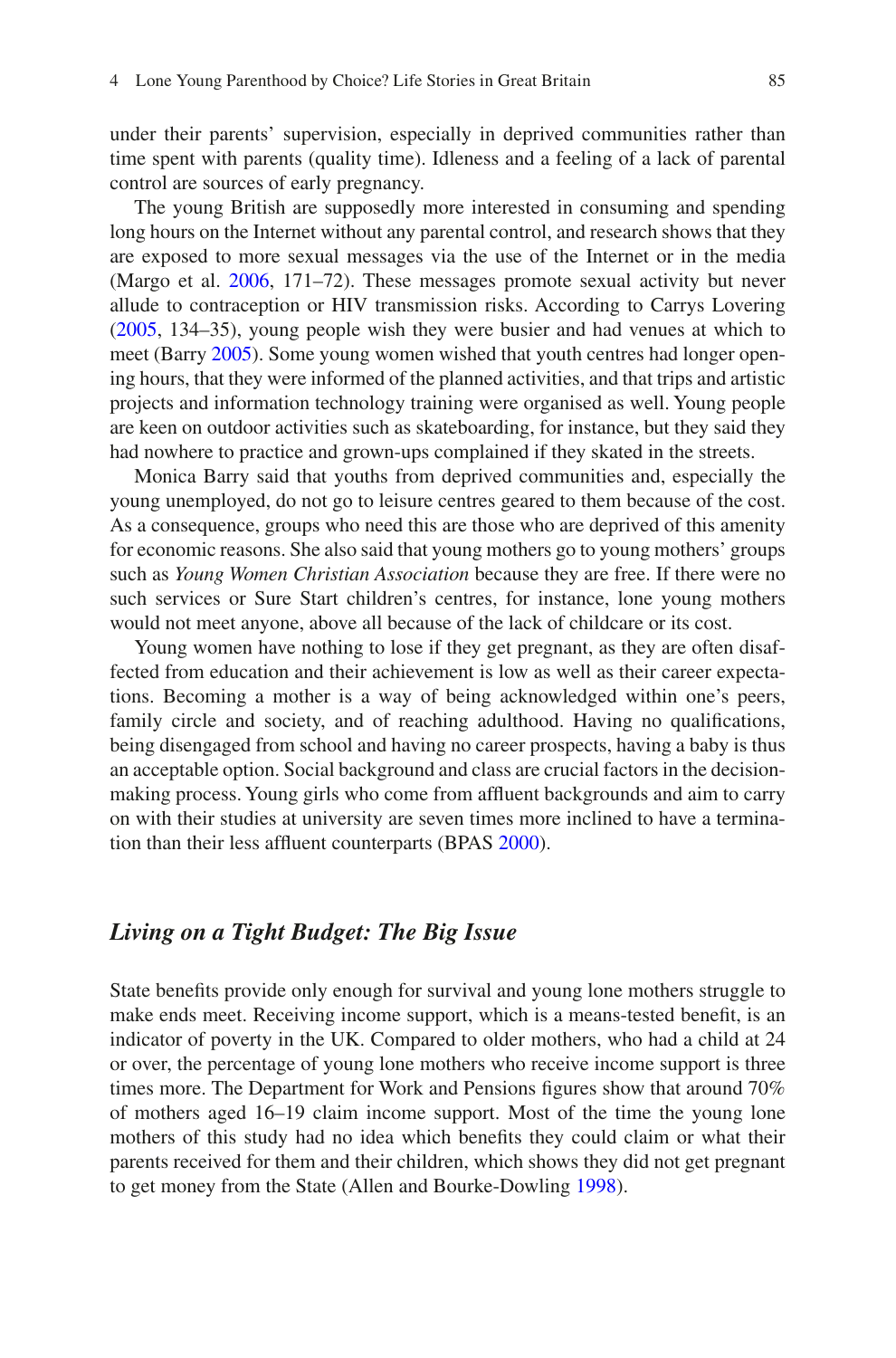"Do you get any benefits from the state? — My mum claims.

Do you know what she gets? — Um, she gets a £500 grant for us to get all the baby stuff, and I think she got money for clothes for us as well; when you get bigger you need clothes. I don't know what'll happen when the baby's born, and what the money I'll get, I don't know."

*Debora, 15 years old and three months, mother to a 4 month-old child.*

Young lone mothers may be entitled to benefits depending on their age, whether they are living with their parents or not, and if their parents work or not. Sixty per cent of underage mothers were not entitled to claim any benefits. They were thus dependent on their partner, if he was still around, or their parents if they had not forced them to leave home. They were only entitled to weekly Healthy Start vouchers to help with the cost of baby milk, milk, fruit and vegetables. You must be 16 or over to claim Income Support, which is allocated to lone parents who are not working (or working fewer than 16 hours a week) and whose youngest child is under five. The map of young pregnancy in Britain is the map of poverty and deprivation.

Another crucial issue for young lone mothers is that childcare can prove nonexistent or onerous and hinder the process of getting young mothers into work.

"I could [stay at school] as long as I had childcare but that was the problem because we didn't have a lot of money to pay for a child-minder to look after the baby when I went to school, but then it would be a problem with coming home with homework and having to look after the baby at the same time because you don't get free work periods or free time or teachers at that school. There was nothing really there for me that they could help me with."

*Helen, 15 years 10 months, mother to a 9 month-old child.*

Hilary Graham and Elizabeth McDermott ([2006,](#page-16-11) 30) underlined that families help ensure that their daughter and her child are provided for materially and with a home, among others. In the case of the breakdown of the links following the announcement of the pregnancy, it is very difficult for young mothers to overcome the financial and social handicaps of being a young and poor lone mother. If the young couple has separated and they have built up a friendly relationship, the baby's father can provide the young mother with space, support and things for the baby instead of money.

"He takes Mike like all day on Sunday but he doesn't help financially or anything.

-Yes, yes, he sees him when he wants.

So, how do you manage financially? — He helps us all a lot.

He gives you maintenance? — Yeah. No, he just gives it straight to me. He helps out with buying nappies and things like that and then he gives us money for when I go out."

*Fiona, 17 years 10 months, mother to a two year-old whose 21-year-old father is a factory worker.*

"Almost every day like he comes from work to my house. He stays for a bit, but if not everyday he takes the baby to the crèche on Thursdays and Fridays in the morning. I have to wake up early, and he comes on Sundays to take it. He goes to his mum's so he takes it with him, and sometimes during the week, he just picks the baby up from the crèche, so I wouldn't be able to say exactly how many times.

Does he help you financially? — I'm always asking for things, then he helps.

Every week he gives me money for the baby's crèche and other things.

Still now that you split up… — Yeah."

*Megan, 19, mother to a 9 month-old baby whose father is 24 and a receptionist.*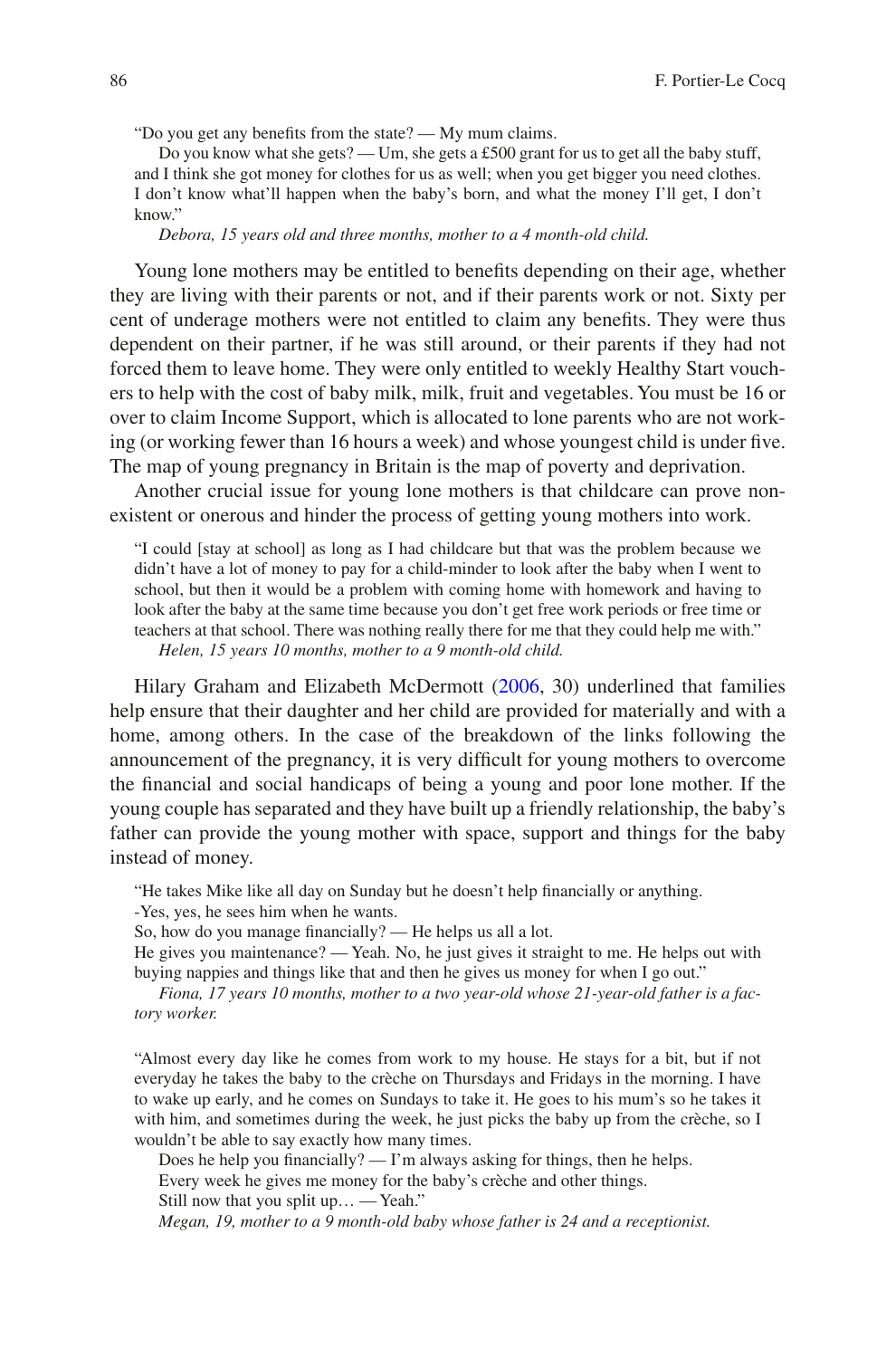# *A Roof Over My Head*

It is generally not true that girls get pregnant in order to get a council flat; 90% of young mothers live in their parents' home or the home of their partner's parents and there is also evidence of planned juvenile pregnancies.

The thrust of the New Labour Government's message was that young parents needed support to maintain a tenancy and live independently. This includes teaching them how to cook and how to budget. All lone young parents under 18 who cannot live with their parents or partner should be in supervised supported accommodation and they should not be given any independent tenancies without support. In July 2013, the 40 Group - the Tories who hold the most marginal seats in Parliament contemplated depriving young lone mothers of council housing or housing benefit in a bid to reduce early pregnancy. All benefits would be conditional upon young lone mothers living at the parental home or in supervised hostel accommodation.

In the sample of the first qualitative study, 50% of mothers lived at their parents' or relatives'. One-fifth lived in independent housing, two-thirds of whom lived in supported accommodation with or without the child's father. The discrepancy between England and Scotland in this respect is that early pregnancy and motherhood seem to be more acceptable in Scotland, especially in the most deprived area, or the Scots seem more understanding or more responsible parents. Moreover, in the sample, no young pregnant girls were asked never to return home as was often the case in England. Young Scottish mothers tend to live at their parents' until the baby is a toddler then move to their own independent housing with their child. The lodging always has to be close to their parents' home and they go and see their parents on a daily basis, which is reminiscent of M. Young and P. Willmot study's findings [\(1957](#page-17-12)).

"Just up the road from my mum and dad's." *Sara, 17 and 9 months, mother to a 9 month-old baby.*

"Yes, across the road from my mum.

[...] when you had the baby did you live at your mum's or... I stayed with my mum for a year but then I moved out 'cos like, my sister, Muriel, my sister lived there as well and she's had a baby as well, so it was really overcrowded. So then I moved out, got my own house."

*Kirsty, 19, mother to a three year and 6 month-old child.*

Overcrowded housing is also a reason for having to live on one's own in council housing.

"Just, I have to scrape it together… I live on me own with Davy. I have moved from my mum and dad's house. I'm getting House Benefit.

And how much is it? — Um, £42 a week.

And is it OK for the rent? Sometimes.

Do you get Child Benefit and Income Support as well? — Yeah. £30 on nappies and wipes and baby food, £30 on gas and heating; so it doesn't leave a lot of money for food for me or clothes or so…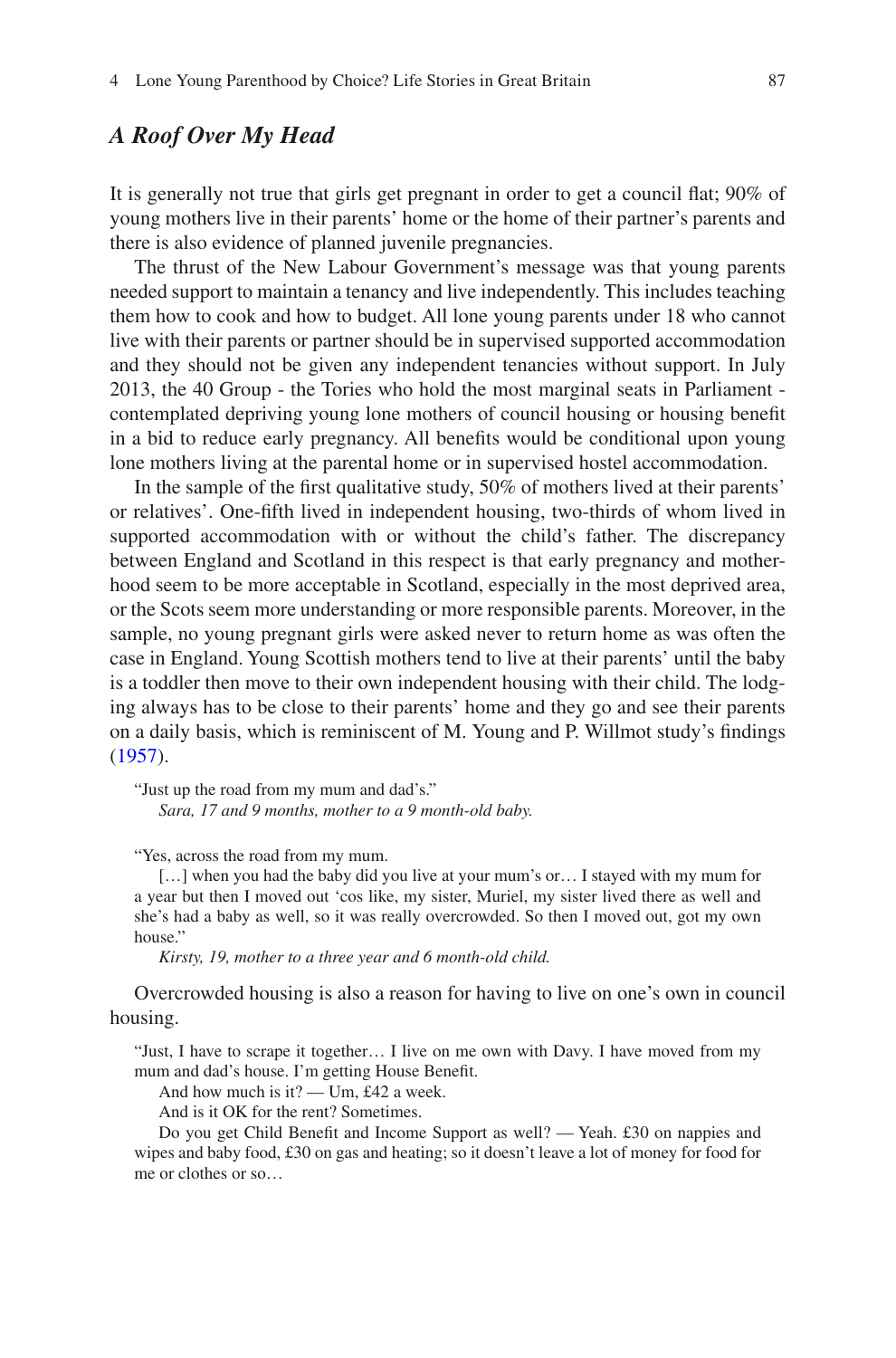And why is it you left your parents' home? — Because there was eight of us and there are three bedrooms. So there wasn't enough room."

*Sara was 16-and-a-half at the conception of her baby who was 9 months old at the time of the interview.*

Young lone mothers very often ask to live in the vicinity of childcare facilities so as to avoid spending money, time and energy on transport. David Pevalin [\(2003](#page-16-12), 8) said that young mothers' children were the first to be affected by residential mobility, i.e. they could live in four different places or more before they turn ten.

# *Did You Say Social Life?*

Preferably, young lone mothers should not move out. They have to organise their new life as mothers, they live on a tight budget and have at least one child to nurture. They are sometimes put up in temporary accommodation such as bed and breakfast, a mother and baby home or accommodation for the homeless. Once they have a roof over their head, their mobility is limited, they live in poverty, their freedom and social life dwindle and they spend long hours on their own trying to entertain themselves and their baby in complete isolation. They are confined to their home and their close neighbourhood, which could explain their wish to live near their family, which in turn increases the difficulties in finding accommodation.

As for their social life, despite the problems, half of the sample said they went out regularly, but 15% had never been out since the baby was born, which could have been for months. Ten per cent seldom went out because of the lack of money or tiredness. Social activities may include going to the pub, drinking or binge-drinking, eating out, hanging out with friends, going to the pictures and going food-shopping. For those who have no social life at all, watching television is their only outlet.

"-I don't go out quite a lot. I'm quite happy watching some TV." *Abigail, 19, mother to two-year-old twins.*

"There's a park just where I live where we meet all and we might go to the pictures or go for some tea but there's just times we are just all together so that I'm making most of the time while I've got it."

*Helen, 15 years and 10 months old, mother to a 9 month-old baby*

Over time, visits and going out with friends or relatives become a rarity as they lack money, time, energy and support, and young lone mothers have a different pace of life from their friends when they become parents. Isolation is what sometimes makes them regret having a child. Still, all the negative points previously developed are offset by their pride and fulfilment of being parents. Childbearing and childrearing are turning points in young women's life for the better. With maternity, they have a goal in life, more self-esteem and are now respected by their parents who consider them adults. Young lone mothers can and want to rebuild their lives through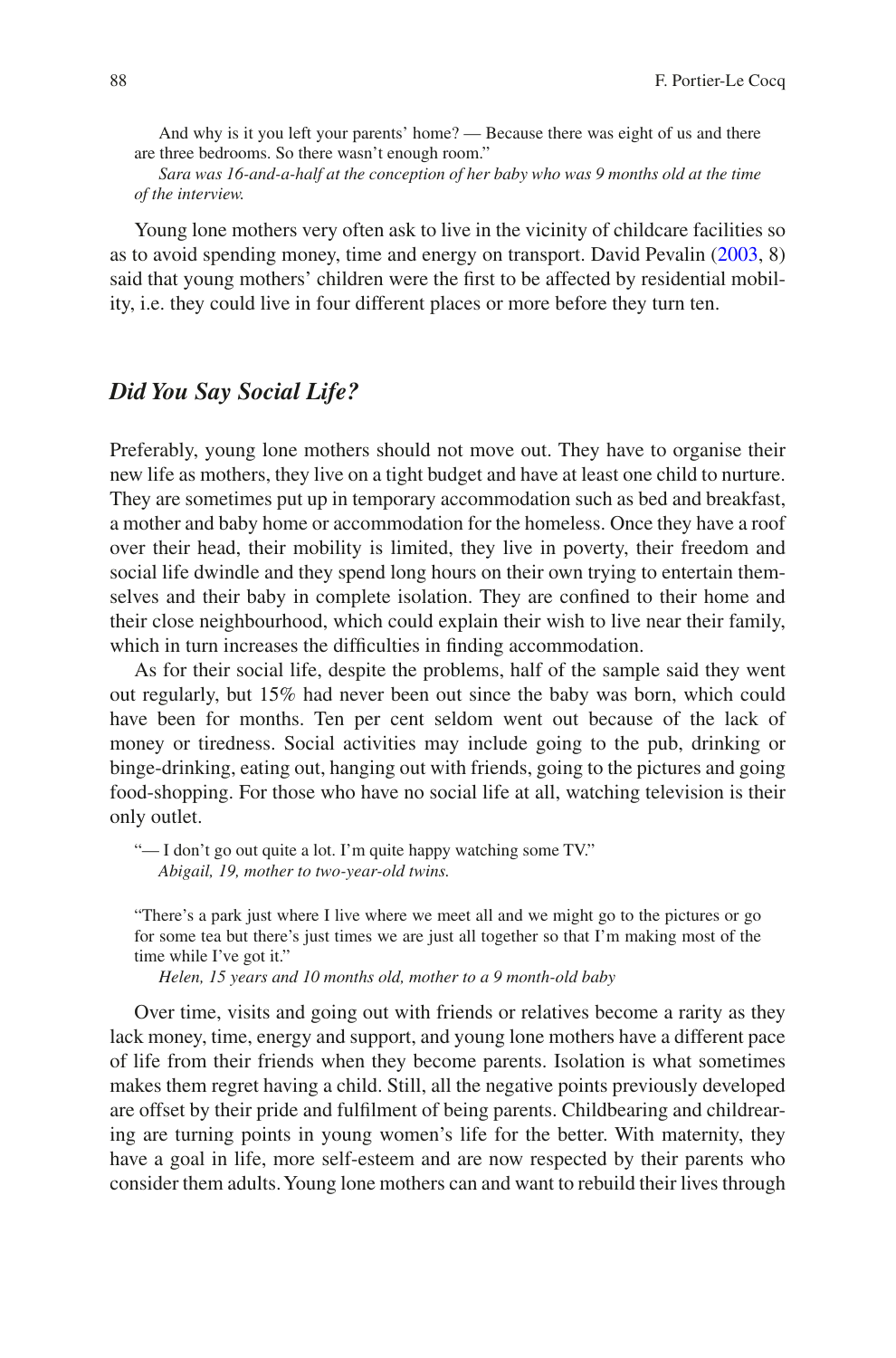their resilience and in order to show others that they are not the inadequate or failing mothers they are alleged to be. Yet they do need emotional and social wherewithal to achieve that.

# **Conclusion**

This chapter has aimed to call into question theory in young mothers' studies through systematic content analysis and young mothers' everyday lives as far as their social and private lives are concerned. Despite positive and life-enhancing attitudes to motherhood, what they lack most is support and back-up, encouragement, money and social network. A striking comparison between the two qualitative studies conducted by the author has so far shown that young fathers in the south-east of England are more involved in "being there for" the mother and the child. They support their family by working, living under the same roof, attending young parents' sessions in Sure Start family centres, and caring for the mother and child.

The interviews run counter to generally held views and the official line of the Conservative Governments that young British women are scheming to have a child to jump the house queue and live on state benefits. In Great Britain and the other industrialised countries, the perception of young lone mothers is negative partly because they drop out of school and then have difficulty in finding a job. The blatant lack of childcare and its prohibitive cost is another barrier to their entering the labour market. For the majority of young women who grow up in a country of the  $OECD<sup>8</sup>$ , the norm and the expectations are to study, have a job with a household and two salaries, defer a pregnancy then have a small family. In this respect, early motherhood has become a significant issue because there is a discrepancy between the majority of the population and the young mother who is seen as different (Sellenet and Portier-Le Cocq [2013](#page-17-9)). Moreover, even if the early pregnancy rate has seen a 41% reduction in under-18 conceptions and an even steeper reduction in births by 46% since 1998, the major change since the 1960s has been the high number of babies born outside marriage, leading to more one-parent households in Great Britain as well as the rise of house-sharing since the 1980s. In 1981, 55% of births involving young mothers were within marriage compared to 12% in 1996 (Botting et al. [1998\)](#page-15-3). Sixty per cent of young mothers are lone mothers (DCSF [2007](#page-15-15), 8). Girls who become mothers, either no longer attend school, are expelled or disaffected. At the birth of their child, most only want to care for their child and are reluctant to entrust the child to the care of a third party. The determination of past and present governments to put young mothers into work, education or training is incompatible with that perception. Another paradox lies in the fact that governments want to encourage young lone mothers to spend time with their child while also encouraging them to find a job so as to be less of a financial burden to the taxpayer.

<span id="page-14-0"></span><sup>8</sup>Organisation for Economic Cooperation and Development.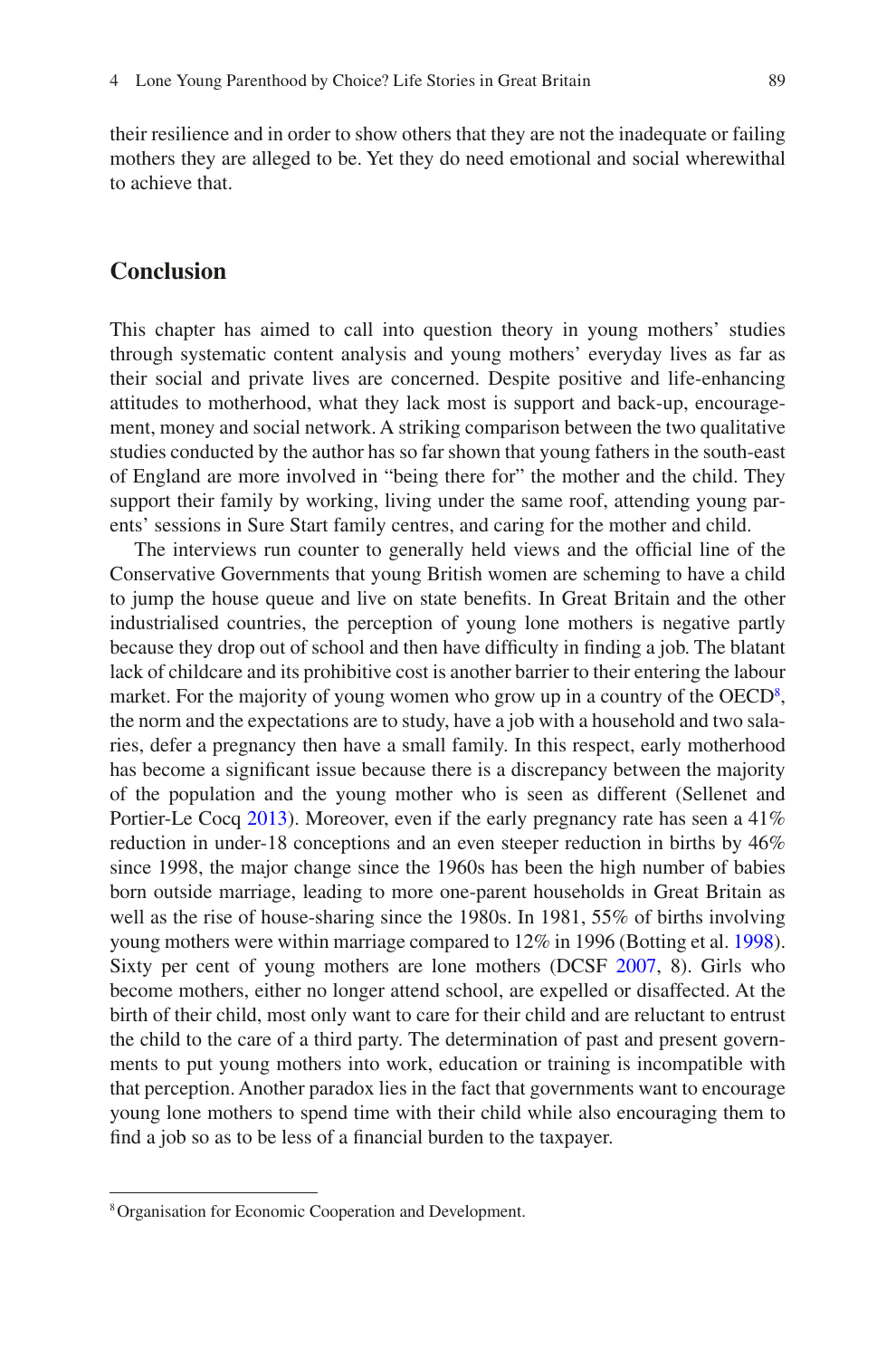The causes and outcomes of juvenile conceptions and motherhood are a cause for concern in Great Britain, but to the outsider the main efforts of governments concentrate on preventing young motherhood, while, it seems, passing over in silence disturbing and upsetting factors such as binge-drinking among youth and the discrepancy between income distribution and inequality at large, which are altogether paramount. Assistance brought to young lone parents in terms of support had thus far not been a priority on the political agenda. Yet it should be borne in mind that the children of young parents and young parents themselves are tomorrow's citizens and taxpayers and that they should not be scapegoats.

**Acknowledgements** This paper benefited from the support of the Swiss National Centre of Competence in Research LIVES – Overcoming Vulnerability: Life Course Perspectives, which is financed by the Swiss National Science Foundation (Grant number: 51NF40-160590).

# **References**

- <span id="page-15-14"></span>Allen, I., & Bourke-Dowling, S. (1998). *Teenage mothers: Decisions and outcomes*. London: Policy Studies Institute.
- <span id="page-15-7"></span>Arai, L. (2009). *Teenage pregnancy: The making and unmaking of a problem*. Bristol: The Policy Press.
- <span id="page-15-12"></span>Barry, M. (Ed.). (2005). *Youth policy and social inclusion: Critical debates with young people*. Abingdon: Routledge.
- <span id="page-15-10"></span>Barter, C., McCarry, M., Berridge, D., & Evans, K. (2009). *Partner exploitation and violence in teenage intimate relationships*. London: NSPCC.
- <span id="page-15-8"></span>Bell, J., Clisby, S., Craig, G., Stanley, N., Measor, L., Petrie, S. (2004, April). *Living on the Edge: Sexual behaviour and young parenthood in rural and seaside areas*. London, Teenage Pregnancy Unit, Department of Health.
- <span id="page-15-3"></span>Botting, B., Rosato, M., & Wood, R. (1998). Teenage Mothers and the Health of Their Children, *Population Trends*, (93), Autumn , 21.
- <span id="page-15-6"></span>Braid, M. (2008, July 18). Sex education: Are we getting enough? The sex factor. The Guardian.
- <span id="page-15-13"></span>British Pregnancy Advisory Service. (2000). *Aspiration and ambition are key factors in teenage abortion decisions*. Retrieved December 14, 2014, from [http://www.bpas.org.](http://www.bpas.org)
- <span id="page-15-5"></span>Cater, S., & Coleman, L. (2006). *'Planned' teenage pregnancy: Perspectives of young parents from disadvantaged backgrounds*. Bristol: Policy Press.
- <span id="page-15-9"></span>Centre for Social Justice. (2014). *Fully committed? How government could reverse family breakdown*. London: Centre for Social Justice.
- <span id="page-15-11"></span>Coy, M., Kelly, L., Elvines, F., Garner, M., & Kanyeredzi, A. (2013, November). *Sex without consent? I suppose that is rape: How young people in England understand sexual consent*. London: Office of the Children's Commissioner.
- <span id="page-15-15"></span>Department for Children, Schools and Families. (2007). *Teenage pregnancy next steps: Guidance for local authorities and primary care trusts*. London.
- <span id="page-15-4"></span>Duncan, S., Edwards, R., & Alexander, C. (Eds.). (2010). *Teenage pregnancy: What's the problem?* London: The Tufnell Press.
- <span id="page-15-1"></span>Family Law Reform Act. (1969). *Consent by persons over 16 to surgical, medical and dental treatment* (c.46, section 8). Retrieved from<http://www.legislation.gov.uk/ukpga/1969/46/section/8>
- <span id="page-15-2"></span>Freely, M. (2000). *The parent trap. Children, families and the new morality* (pp. 4–5). London: Virago Press.
- <span id="page-15-0"></span>Gingerbread (n.d.). *Statistics*. Retrieved January 12, 2016, from Gingerdread website, [http://www.](http://www.gingerbread.org.uk/content/365/Statistics) [gingerbread.org.uk/content/365/Statistics](http://www.gingerbread.org.uk/content/365/Statistics)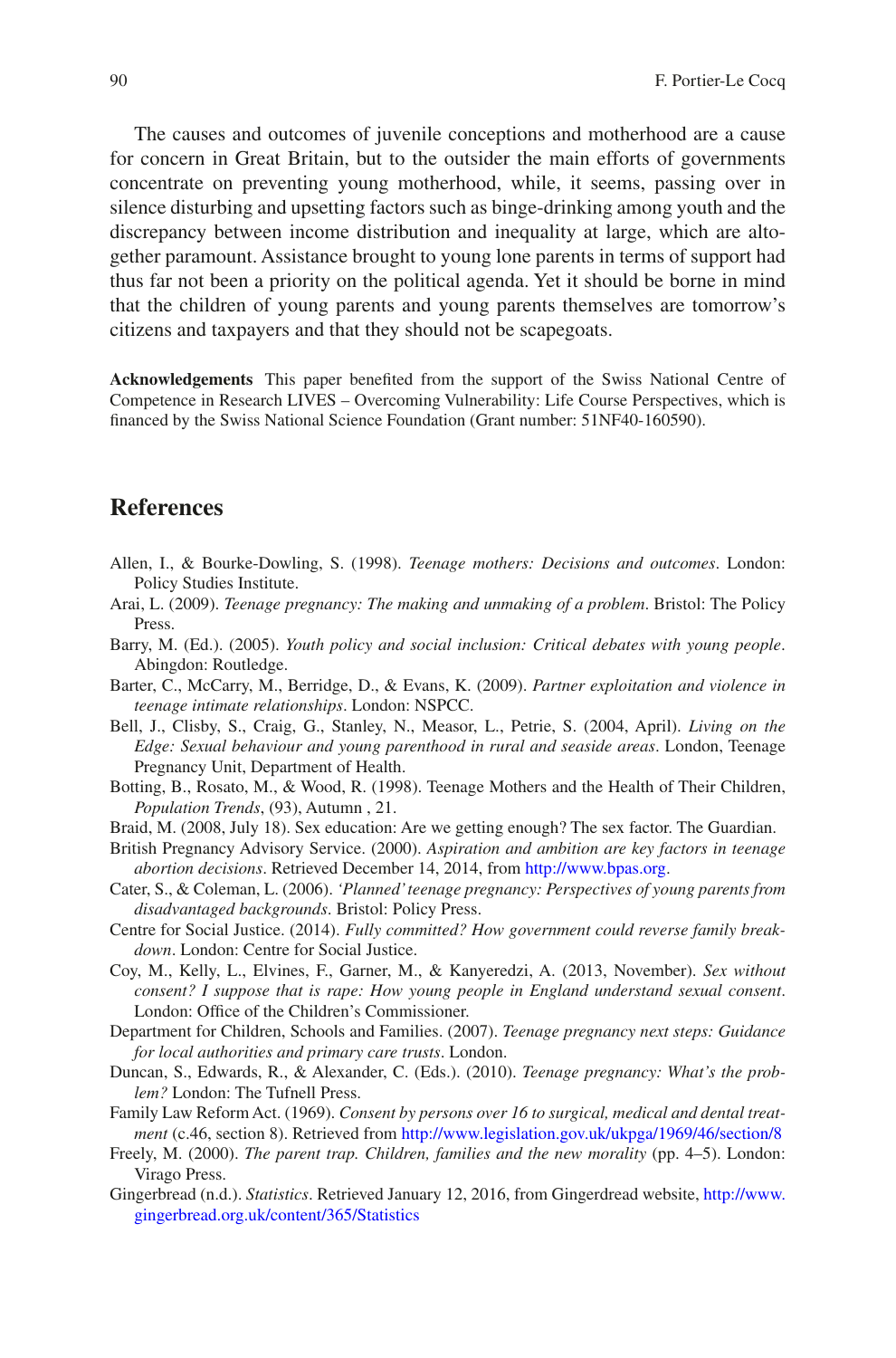- <span id="page-16-11"></span>Graham, H., & McDermott, E. (2006). Qualitative research and the evidence base of policy: Insights from studies of teenage mothers in the UK. *Journal of Social Policy, 35*(1), 30.
- <span id="page-16-3"></span>Graham, P. (2004). *The end of adolescence* (Vol. 127). Oxford: Oxford University Press.
- <span id="page-16-5"></span>Hagell, A., John, C., & Fiona, B. (2013). *Key data on adolescence*. London: Association for Young People's Health.
- <span id="page-16-8"></span>Lader, D. (2008/2009). *Contraception and sexual health*. London: ONS.
- <span id="page-16-7"></span>Lavielle, M. (2000, December 9). Aspects particuliers des IVG chez les mineurs. In D. Marcelli & P. Alvin (Eds.), *Grossesse et Adolescence : 2è journée de Médecine et Santé de l'Adolescent* (pp. 46–49). Poitiers: FIREA.
- <span id="page-16-4"></span>Local Government Association. (2013, April 30). T*ackling teenage pregnancy: Local government's new public health role*. Retrieved May, 2017, from [http://cdn.basw.co.uk/upload/](http://cdn.basw.co.uk/upload/basw_104235-7.pdf) [basw\\_104235-7.pdf](http://cdn.basw.co.uk/upload/basw_104235-7.pdf)
- <span id="page-16-10"></span>Lovering, C. (2005). Postcript on Leisure. In M. Barry (Ed.), *Youth policy and social inclusion: Critical debates with young people* (pp. 134–135). Abingdon: Routledge.
- <span id="page-16-9"></span>Margo, J., Dixon, M., Nick, P., & Reed, H. (2006). Freedom's orphans: Rising youth in a changing world. *Institute for Public Policy Research*, 171–172.
- National Records of Scotland. (2014a). *Vital events reference tables 2013: Section 3: Births*. Retrieved from [https://www.nrscotland.gov.uk/statistics-anddata/ statistics/statistics-by-theme/](https://www.nrscotland.gov.uk/statistics-anddata/ statistics/statistics-by-theme/vital-events/general-publications/vital-events-reference-tables/2013/section-3-births) [vital-events/general-publications/vital-events-reference-tables/2013/section-3-births](https://www.nrscotland.gov.uk/statistics-anddata/ statistics/statistics-by-theme/vital-events/general-publications/vital-events-reference-tables/2013/section-3-births)
- <span id="page-16-6"></span>National Records of Scotland. (2014b). *Table 3.5: Fertility rates by age of mother and marital status of parents, Scotland, 1971 to 2013*. Retrieved May, 2017, from [https://www.nrscotland.](https://www.nrscotland.gov.uk/files//statistics/ve-ref-tables-2012/rev-table-3-5.pdf) [gov.uk/files//statistics/ve-ref-tables-2012/rev-table-3-5.pdf](https://www.nrscotland.gov.uk/files//statistics/ve-ref-tables-2012/rev-table-3-5.pdf)
- <span id="page-16-0"></span>Office for National Statistics. (2011). *General lifestyle survey, definitions and terms*. Retrieved December 14, 2014, from [https://www.ons.gov.uk/peoplepopulationandcommunity/](https://www.ons.gov.uk/peoplepopulationandcommunity/personalandhouseholdfinances/incomeandwealth/compendium/generallifestylesurvey/2013-03-07)  [personalandhouseholdfinances/incomeandwealth/compendium/generallifestylesurvey/](https://www.ons.gov.uk/peoplepopulationandcommunity/personalandhouseholdfinances/incomeandwealth/compendium/generallifestylesurvey/2013-03-07) [2013-03-07](https://www.ons.gov.uk/peoplepopulationandcommunity/personalandhouseholdfinances/incomeandwealth/compendium/generallifestylesurvey/2013-03-07)
- <span id="page-16-1"></span>Office for National Statistics. (2013a). Labour force survey, UK families by type and presence of children (thousands). Retrieved 14 Dec 2014 from <https://www.ons.gov.uk>.
- Office for National Statistics. (2013b April). *Teenage pregnancies at lowest level since records began*. Retrieved December 14, 2014, from [http://webarchive.nationalarchives.gov.](http://webarchive.nationalarchives.gov.uk/20160105220309/http://www.ons.gov.uk/ons/rel/vsob1/conception-statistics--england-andwales/2011/sty-conception-estimates-2011.html) [uk/20160105220309/http://www.ons.gov.uk/ons/rel/vsob1/conception-statistics--england](http://webarchive.nationalarchives.gov.uk/20160105220309/http://www.ons.gov.uk/ons/rel/vsob1/conception-statistics--england-andwales/2011/sty-conception-estimates-2011.html)[andwales/2011/sty-conception-estimates-2011.html](http://webarchive.nationalarchives.gov.uk/20160105220309/http://www.ons.gov.uk/ons/rel/vsob1/conception-statistics--england-andwales/2011/sty-conception-estimates-2011.html)
- Office for National Statistics. (2013c). *Births by mothers' usual area of residence in the UK: 2012*. Retrieved December 14, 2014, from [https://www.ons.gov.uk/peoplepopulationandcommunity/](https://www.ons.gov.uk/peoplepopulationandcommunity/birthsdeathsandmarriages/livebirths/datasets/birthsbyareaofusualresidenceofmotheruk) [birthsdeathsandmarriages/livebirths/datasets/birthsbyareaofusualresidenceofmotheruk](https://www.ons.gov.uk/peoplepopulationandcommunity/birthsdeathsandmarriages/livebirths/datasets/birthsbyareaofusualresidenceofmotheruk)
- Office for National Statistics. (2014, October 15). *International comparisons of teenage births*. Retrieved December 14, 2014, from [http://webarchive.nationalarchives.gov.](http://webarchive.nationalarchives.gov.uk/20160105202748/http://www.ons.gov.uk/ons/rel/vsob1/births-by-area-of-usual-residence-of-mother--england-and-wales/2012/sty-international-comparisons-of-teenage-pregnancy.html) [uk/20160105202748/http://www.ons.gov.uk/ons/rel/vsob1/births-by-area-of-usual-residence](http://webarchive.nationalarchives.gov.uk/20160105202748/http://www.ons.gov.uk/ons/rel/vsob1/births-by-area-of-usual-residence-of-mother--england-and-wales/2012/sty-international-comparisons-of-teenage-pregnancy.html)[of-mother-england-and-wales/2012/sty-international-comparisons-of-teenage-pregnancy.html](http://webarchive.nationalarchives.gov.uk/20160105202748/http://www.ons.gov.uk/ons/rel/vsob1/births-by-area-of-usual-residence-of-mother--england-and-wales/2012/sty-international-comparisons-of-teenage-pregnancy.html)
- <span id="page-16-2"></span>Office for National Statistics. (2016a). *Families and households. London: Data Analysis Unit*. Retrieved December 14, 2014, from [https://www.ons.gov.uk/peoplepopulationandcommunity/](https://www.ons.gov.uk/peoplepopulationandcommunity/birthsdeathsandmarriages/families/datasets/familiesandhouseholdsfamiliesandhouseholds) [birthsdeathsandmarriages/families/datasets/familiesandhouseholdsfamiliesandhouseholds](https://www.ons.gov.uk/peoplepopulationandcommunity/birthsdeathsandmarriages/families/datasets/familiesandhouseholdsfamiliesandhouseholds)
- Office for National Statistics. (2016b). *Conceptions in England and Wales: 2014*. Retrieved December 14, 2014, from [https://www.ons.gov.uk/peoplepopulationandcommunity/](https://www.ons.gov.uk/peoplepopulationandcommunity/birthsdeathsandmarriages/conceptionandfertilityrates/bulletins/conceptionstatistics/2014) [birthsdeathsandmarriages/conceptionandfertilityrates/bulletins/conceptionstatistics/2014](https://www.ons.gov.uk/peoplepopulationandcommunity/birthsdeathsandmarriages/conceptionandfertilityrates/bulletins/conceptionstatistics/2014)
- Office for National Statistics (n.d.). Retrieved 12 Jan 2016 from Office for National Statistics website,<http://www.ons.gov.uk>.
- <span id="page-16-12"></span>Pevalin, D. J. (2003, October). Outcomes in childhood and motherhood by mother's age at birth'. In J. Ermisch & D. J. Pevalin, (Eds.), *Does a 'teen birth' have longer-term impacts on the mother? Evidence from the 1970 British Cohort Study*. ISER Working Papers Number 2003– 28, University of Essex.